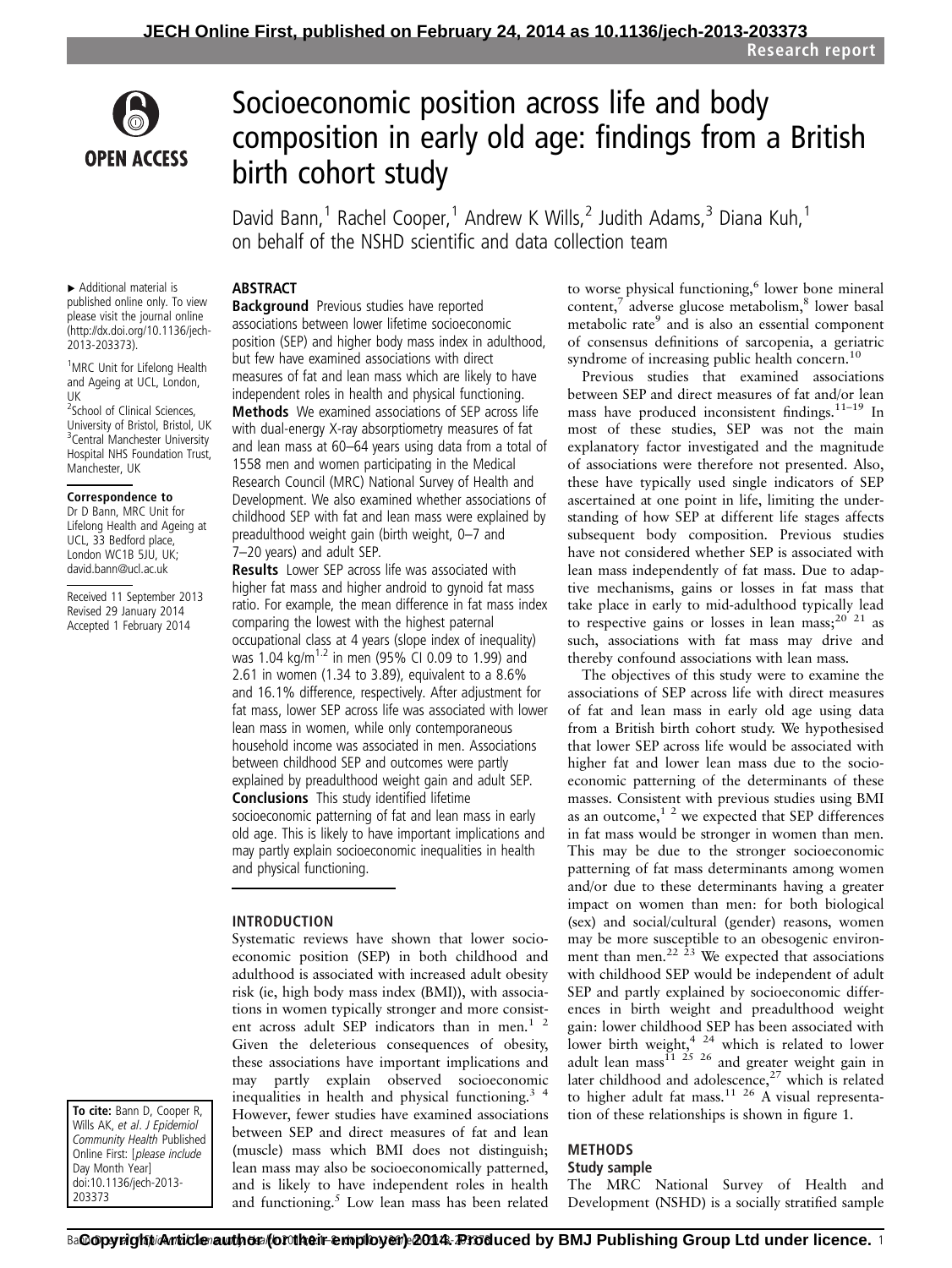Figure 1 Conceptual framework illustrating how socioeconomic position in childhood may affect adult body composition.



of 5362 singleton births that took place in 1 week of March 1946 in mainland Britain,<sup>28</sup> with regular follow-up across life. At 60–64 years, 2856 eligible study members were invited for an assessment at one of six clinical research facilities (CRFs) or a home visit. Invitations were not sent to those who had died  $(n=778)$ , who were living abroad  $(n=570)$ , had previously withdrawn from the study (n=594) or who had been lost to follow-up (n=564). Of those invited, 2229 were assessed: 1690 attended a CRF and the remaining 539 were seen at home.<sup>29</sup> The study received Multi-Centre Research Ethics Committee approval and informed consent was provided by participants.

## Body composition measurement

During the visits to the CRF, measures of body composition were obtained in the supine position using a QDR 4500 Discovery DXA scanner (Hologic Inc, Bedford, Massachusetts, USA) with APEX V.3.1 software as previously described.<sup>26</sup> From these scans, measures of fat (whole body, android and gynoid) and appendicular (limb) lean mass were obtained and converted into kilograms. The ratio of android to gynoid fat mass was derived (higher values indicating greater fat distribution in the abdomen than hips) and multiplied by 100. Lean mass was defined as mass excluding fat and bone mass, and in all measures data from the head were excluded due to the high proportion of bone mass known to affect the accuracy of soft-tissue measures.<sup>30</sup> Data on these outcomes were available for 1558 participants.

## SEP across life

Indicators of SEP were selected a priori to capture SEP across life. Indicators of childhood SEP chosen were paternal occupational class at 4 years (the Registrar General's classification (RGSC) modelled in six standard categories) and maternal and paternal educational attainment at 6 years. Maternal and paternal education was classified as follows: (1) primary only, (2) primary and further education (no qualifications obtained), (3) secondary only (or primary and further education) and (4)

secondary and further education or higher. Highest educational level achieved by 26 years was classified using the Burnham scale: $31$  (1) no qualifications, (2) sub-GCE or sub-Burnham C, (3) GCE O level or Burnam C, (4) GCE A level or Burnam B and  $(5)$  degree or higher.<sup>31</sup> Indicators of adult SEP chosen were highest household occupational class at 53 years (RGSC) and self-reported annual household income at 60–64 years (post-tax from all sources in 13 bands from per year: £≤6000 to ≥ 30 000).

## Potential mediators: birth weight and preadulthood weight gain

Birth weight was extracted from birth records a few days after birth, and weight was measured at age 7 and self-reported at age 20. Prepubertal weight gain was calculated from 0 to 7 years and pubertal weight gain from 7 to 20 years.

#### Analytical strategy

Height-adjusted indices for fat and appendicular lean mass were created to account for the fact that taller individuals tend to have more fat and lean mass, and account for SEP differences in height. These were created by dividing fat or lean mass (kg) by height (m)<sup>X</sup> (X=1.2 for fat and 2 for lean mass), where X was calculated so that the resulting index was not correlated with height.<sup>32</sup>

To provide crude estimates of associations, the outcome means were presented by SEP categories and associations examined using linear regression. Slope indices of inequality (SII) were then used to facilitate comparisons of the associations of different SEP indicators,<sup>33</sup> which account for differences in the distribution of participants across categories of different indicators of SEP. Each indicator was converted into sex-specific ridit scores; individuals in each category were assigned a value equivalent to the proportion of the population with higher SEP than the midpoint of that category. These scores were then each regressed against each outcome with coefficients representing the absolute difference in mean levels of outcome when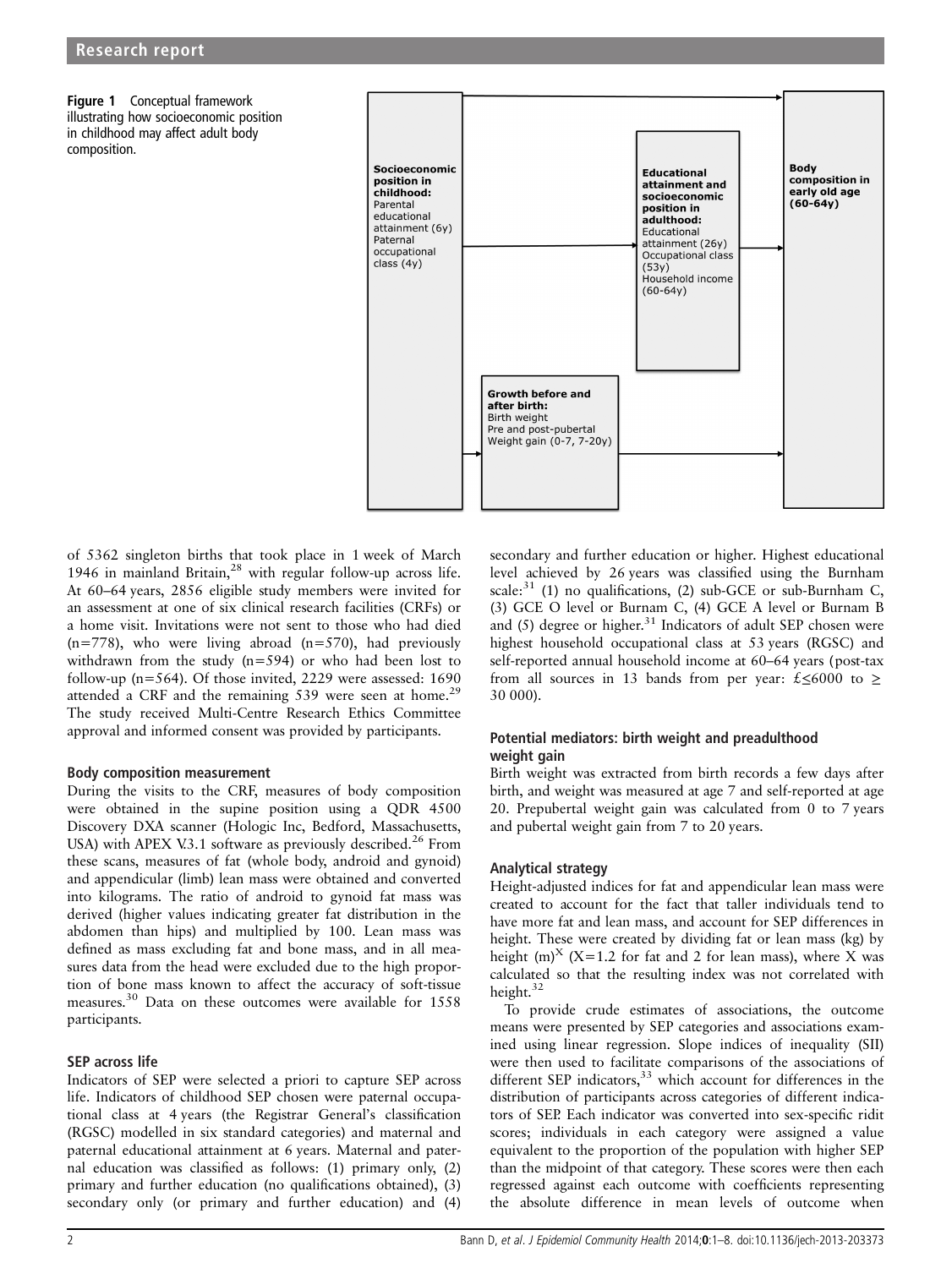comparing those with the hypothetically lowest (0) with those of hypothetically highest SEP (1).<sup>33</sup> Each model was restricted to those with valid data for the SEP indicator used and all body composition outcomes.

All analyses were conducted separately in each sex and sex differences formally tested by including an interaction term. Deviation from linearity was examined using likelihood ratio tests comparing models with each SEP indicator included as a linear and categorical term. As changes in fat mass that take place in early to mid-adulthood typically lead to respective changes in lean mass, $20^{21}$  associations with fat mass may drive and thereby confound associations with lean mass. Models using appendicular lean mass index as an outcome were therefore additionally adjusted for fat mass index.

To examine whether associations between childhood SEP and outcomes were explained by preadulthood weight gain or adult SEP, associations found in unadjusted analyses (at the  $p < 0.05$ level) were further adjusted for birth weight, conditional weight gain from 0 to 7 and 7 to 20 years (with weight at birth and 7 years, respectively, also included in models), and indicators of adult SEP (ie, own educational attainment, occupational class and household income). These analyses were restricted to those with valid data for all SEP indicators, potential mediators and all outcomes.

## RESULTS

## Associations of SEP with fat mass and android to gynoid ratio

The distribution of participants and mean outcomes across categories of each indicator of SEP are shown in table 1. In both sexes, lower SEP in childhood and adulthood were associated with higher fat mass and higher android to gynoid ratio. Table 2 shows these associations with SEP indicators modelled using the SII. The effect sizes differed by SEP indicator: for men, lower own education was most strongly associated with higher fat mass, with a 1.65 (95% CI 0.69 to 2.60) higher fat mass index  $(kg/m<sup>1.2</sup>)$  in the lowest compared with highest educational level. In women, paternal educational attainment was most strongly associated, with a 3.67 (2.28 to 5.07) higher fat mass index in the lowest compared with highest paternal educational level. The associations of lower childhood SEP and occupational class in adulthood with higher fat mass were stronger in women than men (table 2A), while associations between lower SEP and higher android to gynoid ratio were similar for most indicators of SEP in both sexes except for own education, where the association was stronger in men (table 2B).

There was little evidence of deviations from linearity, except for associations of lower paternal and own occupational class (in men) and lower household income with higher fat mass and android to gynoid ratio, due to lower than expected fat mass levels in the lowest SEP group (see table 1).

## Associations between SEP and appendicular lean mass

In unadjusted analyses, lower SEP in childhood and lower own education were weakly associated with higher appendicular lean mass index in men, with no association in women (tables 1 and 2). These associations differed after adjustment for fat mass index, which was positively correlated with appendicular lean mass index (men=0.50, women=0.66): in men, lower household income was associated with lower lean mass index while other indicators of SEP were not associated; in women, lower levels of all indicators of SEP were associated with lower lean mass (table 2C). Compared with associations between SEP and fat mass, the magnitude of these was modest: for a given

amount of fat mass among men, there was 0.24 (95%: −0.45 to −0.03) lower appendicular lean mass index (kg/m<sup>2</sup> ) in the lowest compared with highest household income group, and 0.26 (95% CI −0.45 to −0.08) lower levels in the lowest compared with highest paternal education group among women.

## Are associations between childhood SEP and body composition explained by birth weight, childhood weight gain or adult SEP?

Paternal education, the indicator of childhood SEP most strongly associated with fat mass in women, was used in these analyses. Lower paternal education was weakly and nonsignificantly associated with lower birth weight ( $p=0.6$  in men and  $p=0.2$  in women), and was associated with lower weight gain from 0 to 7 years in men  $(p= 0.01)$  but not women  $(p=0.5)$ , and with greater weight gain from 7 to 20 years  $(p<0.05$  in both sexes).

Associations between lower paternal education and higher fat mass were not explained by birth weight or weight gain from 0 to 7, but were partly explained by weight gain from 7 to 20 years, by 22.6% in men and 15.2% in women (percentage change in SII; table 3). This association was largely explained by own education and adult SEP in men (74.2%) and partly explained in women (19.9%). Associations between lower paternal education and higher android to gynoid ratio were marginally explained by birth weight (2.2% in men and 0.9% in women) and weight gain from 0 to 7 (2.4% in men and 1.1% in women), and partly by weight gain from 7 to 20 years (7.4% in men and 7.0% in women). In both sexes, this association was partially but not wholly explained by indicators of adult SEP (34.7% in men and 8.0% in women).

The association between lower paternal education and lower appendicular lean mass index in women (after adjustment for fat mass) was partly explained by birth weight (3.7%) and weight gain from 0 to 7 (11.1%) and 7 to 20 years (3.7%). However, this association was largely explained by own educational attainment and adult SEP (55.6%).

The above associations were similar when maternal education paternal occupational class was used (see online [supplementary tables](http://jech.bmj.com/lookup/suppl/doi:10.1136/jech-2013-203373/-/DC1) S1 and S2).

#### **DISCUSSION** Main findings

Lower SEP across life was associated with higher fat mass and android to gynoid ratio in early old age. Lower SEP across life was also associated with lower lean mass in women after adjustment for fat mass, but this association was only found with contemporaneous household income in men. Associations between lower childhood SEP and higher fat mass were partly explained by pubertal weight gain and adult SEP, whereas the association between lower childhood SEP and lower lean mass was largely explained by adult SEP.

## Comparison with previous studies

Findings from this study are consistent with previous NSHD studies which found lower childhood SEP and own education were associated with higher BMI at earlier ages and poorer physical performance.<sup>3</sup> <sup>34–38</sup> We extend these by using a longer period of follow-up and direct measures of body composition.

This study has advantages compared with the few previous studies $11-19$  that reported inconsistent associations between SEP and direct measures of body composition by: using indicators of SEP across life; using android to gynoid ratio and appendicular lean mass; considering whether SEP was associated with lean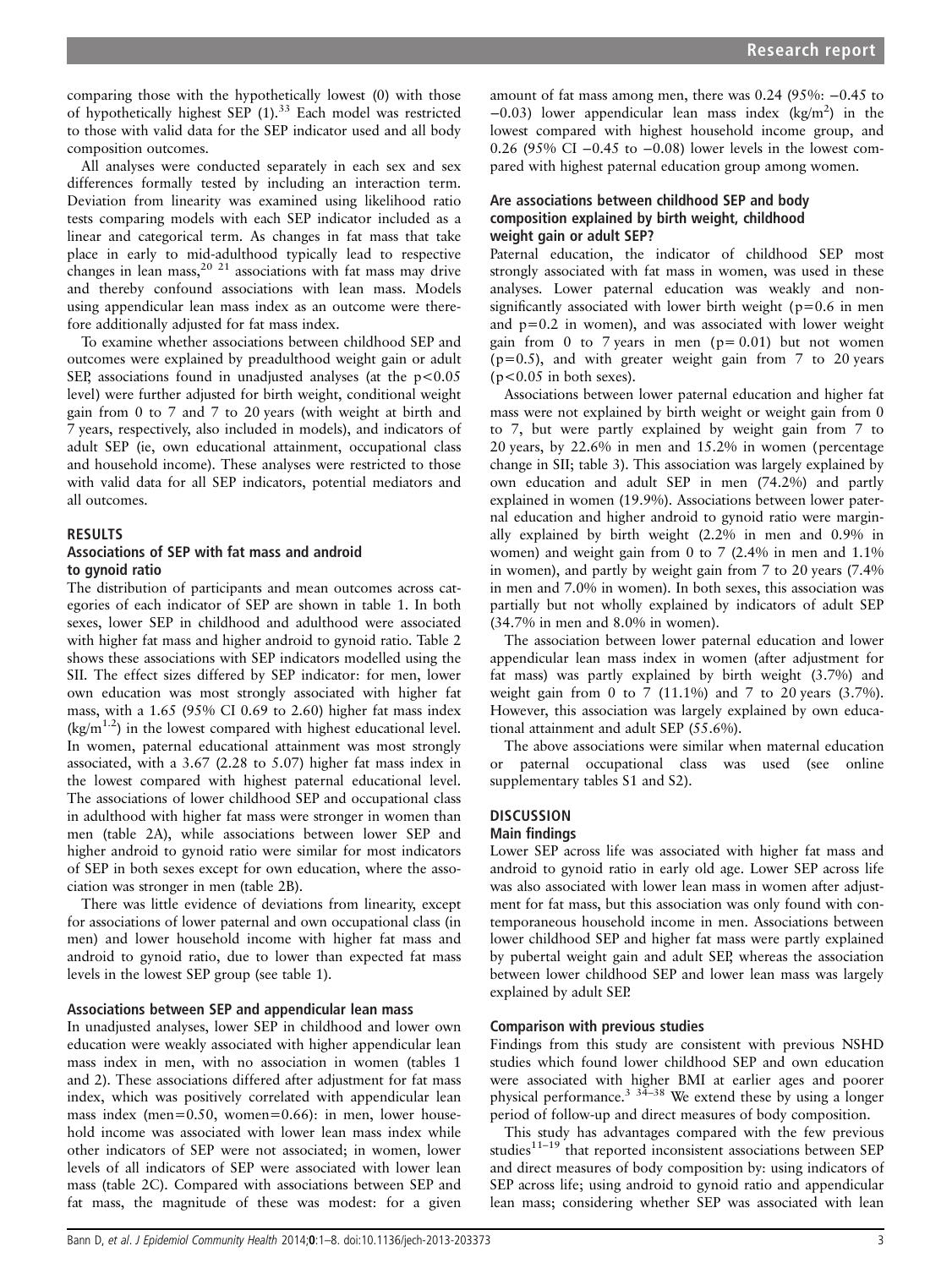#### Table 1 Mean fat mass, android to gynoid ratio and lean mass levels at age 60–64 years by sex and socioeconomic position across life

|                                           |                | Mean (SD)    | Fat mass index ( $kg/m^{1.2}$ )<br>Android to gynoid ratio<br>Mean (SD) |               |               | Appendicular lean mass<br>index ( $kq/m^2$ )<br>Mean (SD) |            |  |
|-------------------------------------------|----------------|--------------|-------------------------------------------------------------------------|---------------|---------------|-----------------------------------------------------------|------------|--|
|                                           | $N$ (M/F)      | Men          | Women                                                                   | Men           | Women         | Men                                                       | Women      |  |
| Sex                                       | 1558 (746/812) | 12.13 (3.62) | 16.23(5.11)                                                             | 65.69 (15.35) | 44.74 (12.36) | 8.01(0.95)                                                | 6.16(0.87) |  |
| p Value (t test)                          |                | < 0.001      |                                                                         | < 0.001       |               | < 0.001                                                   |            |  |
| Socioeconomic position                    |                |              |                                                                         |               |               |                                                           |            |  |
| Paternal occupational class (4 years)     |                |              |                                                                         |               |               |                                                           |            |  |
| I-Professional                            | 113 (55/58)    | 11.6(3.6)    | 15.0(5.0)                                                               | 59.4 (14.9)   | 43.4 (12.7)   | 7.9(1.0)                                                  | 6.2(0.8)   |  |
| II-Intermediate                           | 282 (133/149)  | 11.5(3.8)    | 15.8(5.4)                                                               | 62.1(16.8)    | 41.9 (11.3)   | 7.9(1.0)                                                  | 6.2(0.9)   |  |
| III-Skilled (non-manual)                  | 334 (157/177)  | 11.9(3.4)    | 15.3(4.7)                                                               | 65.6 (15.5)   | 44.3 (13.2)   | 8.0(0.9)                                                  | 6.0(0.9)   |  |
| III-Skilled (manual)                      | 406 (195/211)  | 13.0(3.8)    | 16.7(5.0)                                                               | 68.9 (14.5)   | 45.8 (11.2)   | 8.1(1.0)                                                  | 6.2(0.9)   |  |
| IV-Partly skilled                         | 267 (132/135)  | 12.3(3.4)    | 17.3(5.4)                                                               | 67.6 (13.9)   | 47.0 (12.3)   | 8.1(0.9)                                                  | 6.2(0.9)   |  |
| V-Unskilled                               | 75 (38/37)     | 11.3(3.6)    | 17.4(4.6)                                                               | 64.0 (15.8)   | 46.7 (13.2)   | 8.1(1.1)                                                  | 6.3(0.8)   |  |
| p Value (trend)                           |                | 0.05         | < 0.001                                                                 | < 0.001       | < 0.001       | 0.01                                                      | 0.73       |  |
| Maternal educational attainment (6 years) |                |              |                                                                         |               |               |                                                           |            |  |
| Secondary and FE                          | 214 (99/115)   | 11.8(3.8)    | 15.0(5.2)                                                               | 61.0 (14.6)   | 41.6 (12.1)   | 8.0(1.0)                                                  | 6.1(0.9)   |  |
| Secondary only                            | 184 (89/95)    | 11.5(3.2)    | 15.6(4.6)                                                               | 62.7(15.1)    | 43.6 (11.6)   | 7.9(1.0)                                                  | 6.1(0.8)   |  |
| Primary and FE                            | 223 (121/102)  | 12.2(3.9)    | 16.1(5.7)                                                               | 67.8 (16.6)   | 44.0 (12.6)   | 8.0(0.9)                                                  | 6.2(0.8)   |  |
| Primary only                              | 768 (359/409)  | 12.5(3.7)    | 16.8(5.1)                                                               | 67.4 (14.9)   | 45.9 (12.0)   | 8.1(0.9)                                                  | 6.2(0.9)   |  |
| p Value (trend)                           |                | 0.02         | < 0.001                                                                 | < 0.001       | < 0.001       | 0.07                                                      | 0.41       |  |
| Paternal educational attainment (6 years) |                |              |                                                                         |               |               |                                                           |            |  |
| Secondary and FE                          | 275 (131/144)  | 12.1(3.6)    | 14.5(4.3)                                                               | 62.5 (15.4)   | 40.2 (11.0)   | 7.9(0.9)                                                  | 6.1(0.7)   |  |
| Secondary only                            | 213 (98/115)   | 11.7(3.7)    | 15.9(5.1)                                                               | 63.7 (15.1)   | 43.8 (12.0)   | 8.1(1.0)                                                  | 6.2(0.9)   |  |
| Primary and FE                            | 209 (117/92)   | 11.8(3.1)    | 16.1(5.5)                                                               | 65.8 (16.1)   | 43.8 (13.0)   | 7.9(0.9)                                                  | 6.1(0.9)   |  |
| Primary only                              | 681 (314/367)  | 12.6(3.9)    | 17.1(5.2)                                                               | 68.1 (15.2)   | 47.0 (12.1)   | 8.1(0.9)                                                  | 6.2(0.9)   |  |
| p Value (trend)                           |                | 0.08         | < 0.001                                                                 | < 0.001       | < 0.001       | 0.08                                                      | 0.19       |  |
| Own educational attainment (26 years)     |                |              |                                                                         |               |               |                                                           |            |  |
| Degree or higher                          | 193 (132/61)   | 11.6(3.4)    | 15.3(5.2)                                                               | 62.8(16.3)    | 42.0 (12.2)   | 7.9(0.9)                                                  | 6.3(0.9)   |  |
| GCE A level or equivalents                | 472 (232/240)  | 11.8(3.5)    | 15.7(4.9)                                                               | 63.6 (14.6)   | 44.0 (12.5)   | 8.0(1.0)                                                  | 6.1(0.8)   |  |
| GCE O level or equivalents                | 326 (108/218)  | 12.1(3.9)    | 16.2(5.2)                                                               | 66.5 (15.2)   | 45.7 (12.6)   | 8.0(0.9)                                                  | 6.1(0.9)   |  |
| Sub-GCE O level or equivalents            | 110 (40/70)    | 12.3(3.3)    | 16.5(4.9)                                                               | 67.4 (17.2)   | 45.2 (12.2)   | 7.6(0.9)                                                  | 6.1(0.9)   |  |
| No qualifications                         | 374 (192/182)  | 12.9(3.8)    | 17.1(4.9)                                                               | 68.8 (14.2)   | 45.7 (12.1)   | 8.2(0.9)                                                  | 6.2(0.9)   |  |
| p Value (trend)                           |                | < 0.001      | < 0.001                                                                 | < 0.001       | 0.05          | 0.01                                                      | 0.86       |  |
| Occupational class (53 years)             |                |              |                                                                         |               |               |                                                           |            |  |
| I-Professional                            | 200 (114/86)   | 11.6(3.2)    | 14.7(4.2)                                                               | 63.9 (16.4)   | 41.3 (11.4)   | 8.0(0.9)                                                  | 6.1(0.8)   |  |
| II-Intermediate                           | 800 (376/424)  | 12.2(3.6)    | 16.3(5.3)                                                               | 65.6 (15.1)   | 44.8 (12.2)   | 8.0(1.0)                                                  | 6.2(0.9)   |  |
| III-Skilled (non-manual)                  | 325 (139/186)  | 12.1(3.6)    | 16.2(4.7)                                                               | 66.0 (15.0)   | 44.3 (13.4)   | 8.0(0.9)                                                  | 6.0(0.8)   |  |
| III-Skilled (manual)                      | 136 (83/53)    | 12.8(4.3)    | 18.1(6.1)                                                               | 69.0 (15.0)   | 47.4 (10.9)   | 8.2(0.9)                                                  | 6.4(0.9)   |  |
| IV-Partly skilled                         | 56 (22/34)     | 11.4(3.7)    | 17.7(4.6)                                                               | 60.3(13.5)    | 50.8(10.1)    | 7.9(1.1)                                                  | 6.3(0.9)   |  |
| V-Unskilled                               | 11(5/6)        | 12.0(2.5)    | 14.9(4.7)                                                               | 84.6 (12.9)   | 45.3 (20.2)   | 8.6(0.9)                                                  | 5.7(1.2)   |  |
| p Value (trend)                           |                | 0.23         | < 0.001                                                                 | 0.06          | < 0.001       | 0.20                                                      | 0.73       |  |
| Household income (60-64 years)            |                |              |                                                                         |               |               |                                                           |            |  |
| 1 (highest)                               | 525 (292/233)  | 11.7(3.2)    | 15.6 (4.6)                                                              | 64.6 (15.7)   | 43.8 (12.5)   | 8.0(0.9)                                                  | 6.1(0.8)   |  |
| 2                                         | 372 (172/200)  | 12.0(3.5)    | 15.9(4.7)                                                               | 65.1 (14.3)   | 44.6 (12.4)   | 8.1(0.9)                                                  | 6.1(0.9)   |  |
| 3                                         | 382 (171/211)  | 12.5(3.8)    | 17.0 (5.8)                                                              | 66.4 (14.6)   | 45.1 (12.6)   | 8.0(1.0)                                                  | 6.2(0.9)   |  |
| 4 (lowest)                                | 202 (76/126)   | 12.6(4.2)    | 17.0(5.3)                                                               | 68.6 (17.1)   | 46.4 (12.1)   | 7.9(0.9)                                                  | 6.1(0.9)   |  |
| p Value (trend)                           |                | 0.01         | < 0.001                                                                 | 0.04          | 0.06          | 0.72                                                      | 0.51       |  |

Maternal and paternal education classified as follows: (1) primary only, (2) primary and further education (FE) (no qualifications obtained), (3) secondary only (or primary and FE) and (4) secondary and FE or higher. Own education was classified using the Burnham scale:<sup>31</sup> (1) no qualifications, (2) sub-GCE or sub-Burnham C, (3) GCE O level or Burnam C, (4) GCE A level or Burnam B and (5) degree or higher. Occupational class was that of the highest in the household and derived using the Registrar General's social classification; annual household income was categorised into four groups to aid presentation (per year: £≤6000–11 999, 12 000–20 999, 21 000–29 999, ≥30 000); analyses were restricted to those with valid measures for all body composition outcomes.

mass independently of fat mass; and examining whether associations with childhood SEP were explained by preadulthood weight gain.

#### Explanation of findings

The associations of SEP with fat and lean mass are likely to be explained by the socioeconomic patterning of the determinants

of these masses which operate across life. Findings from this study suggest that childhood SEP differences in fat mass and fat distribution in early old age are partly attributable to socioeconomic differences in preadulthood weight gain. In this cohort, lower birth weight was associated with higher android to gynoid ratio, while greater weight gain from 7 to 20 years was associated with higher fat mass and higher android to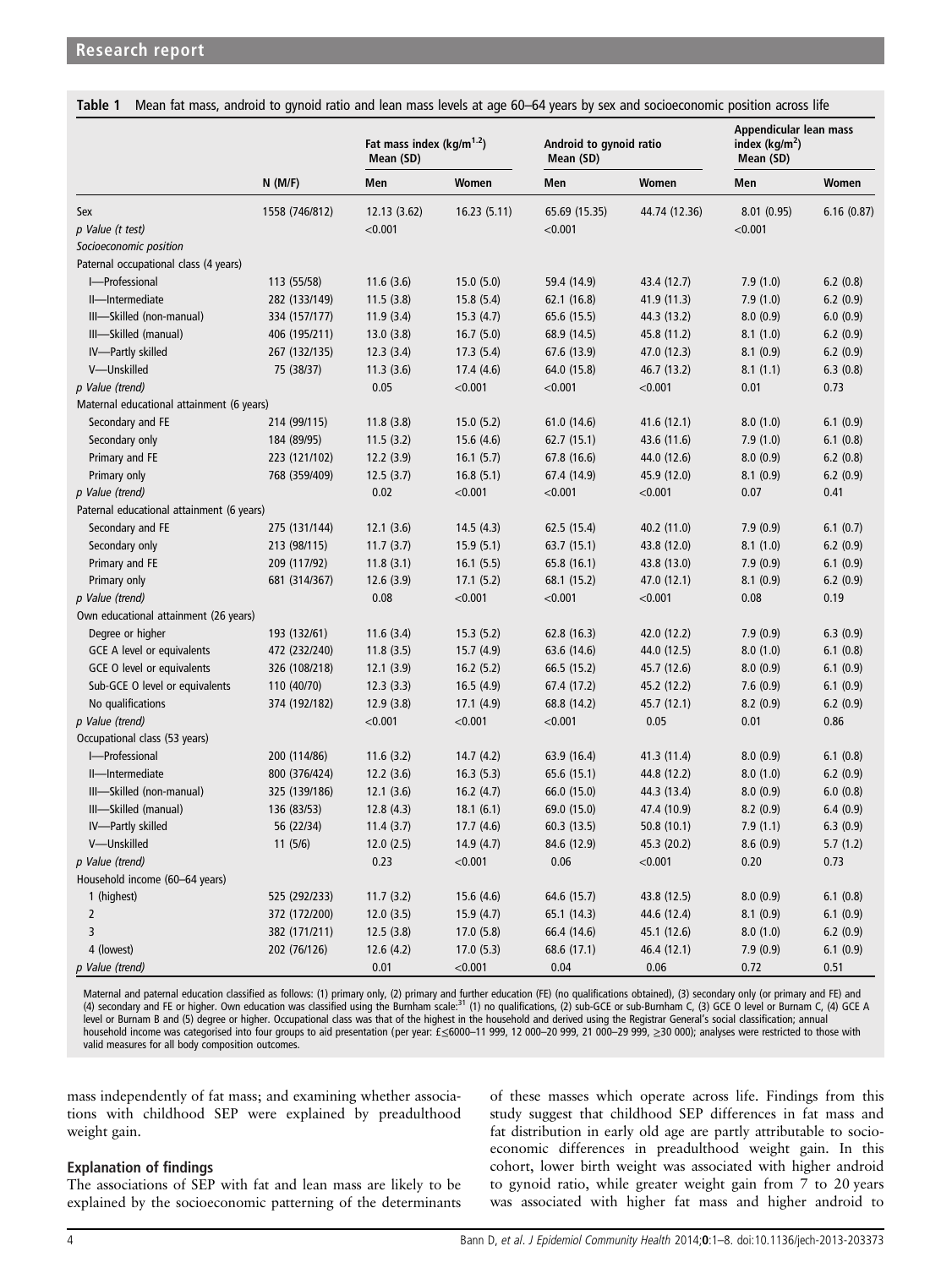Table 2 Differences in fat mass, android to gynoid ratio and lean mass (95% CI) at age 60–64 years between the hypothetical lowest and highest socioeconomic position (slope index of inequality)

|                                             |             | (A) Fat mass index ( $kg/m^{1.2}$ )                           |            |                            |            | (B) Android to gynoid ratio |                                |            |                                |            |             |
|---------------------------------------------|-------------|---------------------------------------------------------------|------------|----------------------------|------------|-----------------------------|--------------------------------|------------|--------------------------------|------------|-------------|
|                                             | N (M/F) Men |                                                               | p<br>Value | Women                      | p<br>Value | p<br>Value#                 | Men                            | p<br>Value | Women                          | p<br>Value | p<br>Value# |
| Paternal occupational<br>class (4 years)    |             | 710/767 1.04 (0.09 to 1.99)*                                  | 0.03       | 2.61 (1.34 to 3.89)        | < 0.01     | 0.06                        | 8.03 (4.06 to $12.01$ )* <0.01 |            | $5.91$ (2.87 to 8.95)          | < 0.01     | 0.40        |
| Maternal education<br>(6 years)             |             | 668/721 1.27 (0.22 to 2.33)                                   | 0.02       | 2.72 (1.28 to 4.16)        | < 0.01     | 0.11                        | 8.22 (3.82 to 12.63)           | < 0.01     | $6.12$ (2.73 to 9.52)          | < 0.01     | 0.46        |
| Paternal education<br>(6 years)             |             | 660/718 1.07 (0.03 to 2.10)                                   | 0.04       | $3.67$ (2.28 to 5.07)      | < 0.01     | < 0.01                      | 8.40 (4.05 to 12.74)           | < 0.01     | $9.64$ (6.34 to 12.94) < 0.01  |            | 0.65        |
| Own education<br>$(26 \text{ years})$       |             | 704/771 1.65 (0.69 to 2.60)                                   | < 0.01     | $2.08$ (0.81 to 3.35)      | < 0.01     | 0.60                        | 8.42 (4.43 to 12.41)           | < 0.01     | 3.41 (0.27 to 6.54)            | 0.03       | 0.05        |
| Occupational class<br>$(53 \text{ years})$  |             | 739/789 0.72 (-0.26 to 1.69)                                  |            | $0.15$ 2.14 (0.78 to 3.49) | < 0.01     | 0.10                        | 3.81 $(-0.33$ to 7.96)*        | 0.07       | 4.97 $(1.69 \text{ to } 8.25)$ | < 0.01     | 0.67        |
| Household income<br>$(60-64 \text{ years})$ |             | 711/770 1.23 (0.32 to 2.14)* <0.01 2.17 (0.91 to 3.42)* <0.01 |            |                            |            | 0.24                        | $4.09(0.16 \text{ to } 8.01)$  | 0.04       | 3.26 (0.20 to 6.32)            | 0.04       | 0.74        |

|                                               |         | (C) Appendicular lean mass index ( $\text{kg/m}^2$ ) |      |                                           |      |                              |      |                                             |             |   |                           |
|-----------------------------------------------|---------|------------------------------------------------------|------|-------------------------------------------|------|------------------------------|------|---------------------------------------------|-------------|---|---------------------------|
|                                               |         | N (M/F) Men, unadjusted                              | p    | Men, adjusted for fat<br>Value mass index | p    | Value Women, unadjusted      | p    | Women, adjusted for<br>Value fat mass index | p           | p | p<br>Value Value# Value## |
| Paternal<br>occupational<br>class (4 years)   | 710/767 | $0.31$ (0.06 to 0.55)                                | 0.01 | $0.17$ (-0.04 to 0.39)                    | 0.11 | $0.04$ (-0.18 to 0.26)       | 0.70 | $-0.26$ (-0.42 to $-0.09$ ) <0.01 0.11      |             |   | < 0.01                    |
| Maternal<br>education<br>$(6 \text{ years})$  | 668/721 | $0.26$ (-0.01 to 0.54) 0.06                          |      | $0.10$ (-0.14 to 0.34)                    | 0.39 | $0.11$ (-0.14 to 0.35)       | 0.40 | $-0.21$ ( $-0.39$ to $-0.02$ )              | $0.03$ 0.40 |   | 0.03                      |
| Paternal<br>education<br>(6 years)            | 660/718 | $0.26$ (-0.01 to 0.52) 0.06                          |      | $0.12$ (-0.11 to 0.36)                    | 0.30 | $0.16$ (-0.08 to 0.40)       | 0.20 | $-0.26$ (-0.45 to $-0.08$ ) <0.01 0.60      |             |   | < 0.01                    |
| Own<br>education<br>$(26 \text{ years})$      | 704/771 | $0.30$ (0.05 to 0.55)* 0.02                          |      | $0.09$ (-0.13 to 0.31) <sup>*</sup>       | 0.42 | $-0.03$ ( $-0.25$ to 0.19)   | 0.82 | $-0.27$ (-0.43 to $-0.10$ ) <0.01 0.05      |             |   | < 0.01                    |
| Occupational<br>class<br>$(53 \text{ years})$ | 739/789 | $0.14$ (-0.12 to 0.39) 0.30                          |      | $0.04$ (-0.18 to 0.27)                    | 0.70 | $0.01$ (-0.22 to 0.24)* 0.94 |      | $-0.24$ (-0.41 to -0.06) <0.01 0.47         |             |   | 0.04                      |
| Household<br>income (60-<br>64 years)         |         | $711/770 -0.08 (-0.32 \text{ to } 0.16) 0.52$        |      | $-0.24$ (-0.45 to $-0.03$ ) 0.03          |      | $0.08$ (-0.14 to 0.29)       | 0.47 | $-0.17$ ( $-0.33$ to $-0.01$ )              | $0.04$ 0.34 |   | 0.73                      |

#p Value for sex interaction term (#before and ##after adjustment for fat mass index); \*evidence for departure from linearity (p<0.05); occupational class was that of the highest in the<br>household and derived using the Regi

gynoid ratio in late middle age, potentially due to the tracking of acquired fat mass and body fat distribution into adulthood.<sup>26</sup> Associations with fat mass were not explained by prepubertal weight gain, although this could explain socioeconomic differences in fat mass in younger cohorts, where socioeconomic differences in fat accrual are likely to have manifest earlier.<sup>39</sup>

The association between lower childhood SEP and lower lean mass (after adjustment for fat mass) in women was largely explained by own education and adult SEP. This suggests that adulthood factors may largely explain this association, although SEP differences in muscle growth may not be fully captured by weight gain, which represent accrual of both muscle and fat.

Lower SEP was only associated with lower lean mass after adjustment for fat mass, and not before. While we hypothesised that this adjustment would reduce confounding due to fat mass, it is possible that it could have introduced bias due to overadjustment. Differences in unadjusted and confounder-adjusted associations do not inform us of which of these two scenarios is most likely. However, it should be noted that lean mass may be a more clinically meaningful outcome when adjustment is made

for fat mass, as lean (muscle) mass is needed to support the weight of the body—as such, higher lean (muscle) mass without higher fat mass would be expected to lead to improved physical function and improved health. In support of this, lean mass has been found to be a stronger predictor of physical function after adjustment for fat mass.<sup>6 40</sup>

Both childhood and adult SEP are also likely to influence fat and lean mass levels in later life by impacting on behavioural factors in adulthood. For example, lower childhood and adult SEP have been associated with lower leisure time physical activity participation,<sup>41 42</sup> which in turn may lead to higher fat and lower lean mass. While it is likely that SEP differences in diet partly explain findings, SEP has not been consistently associated with dietary factors thought to affect fat mass (total energy intake) $43$  and lean mass (protein intake); $44$  this may be due to inaccuracy in the self-reporting of diet intake which may vary by SEP and body weight.43 45 SEP differences in physical activity and diet may in turn be due to financial and area-based differences in access to leisure activity and dietary resources.<sup>43 46</sup> These pathways are being investigated in the NSHD and warrant investigation in other cohorts.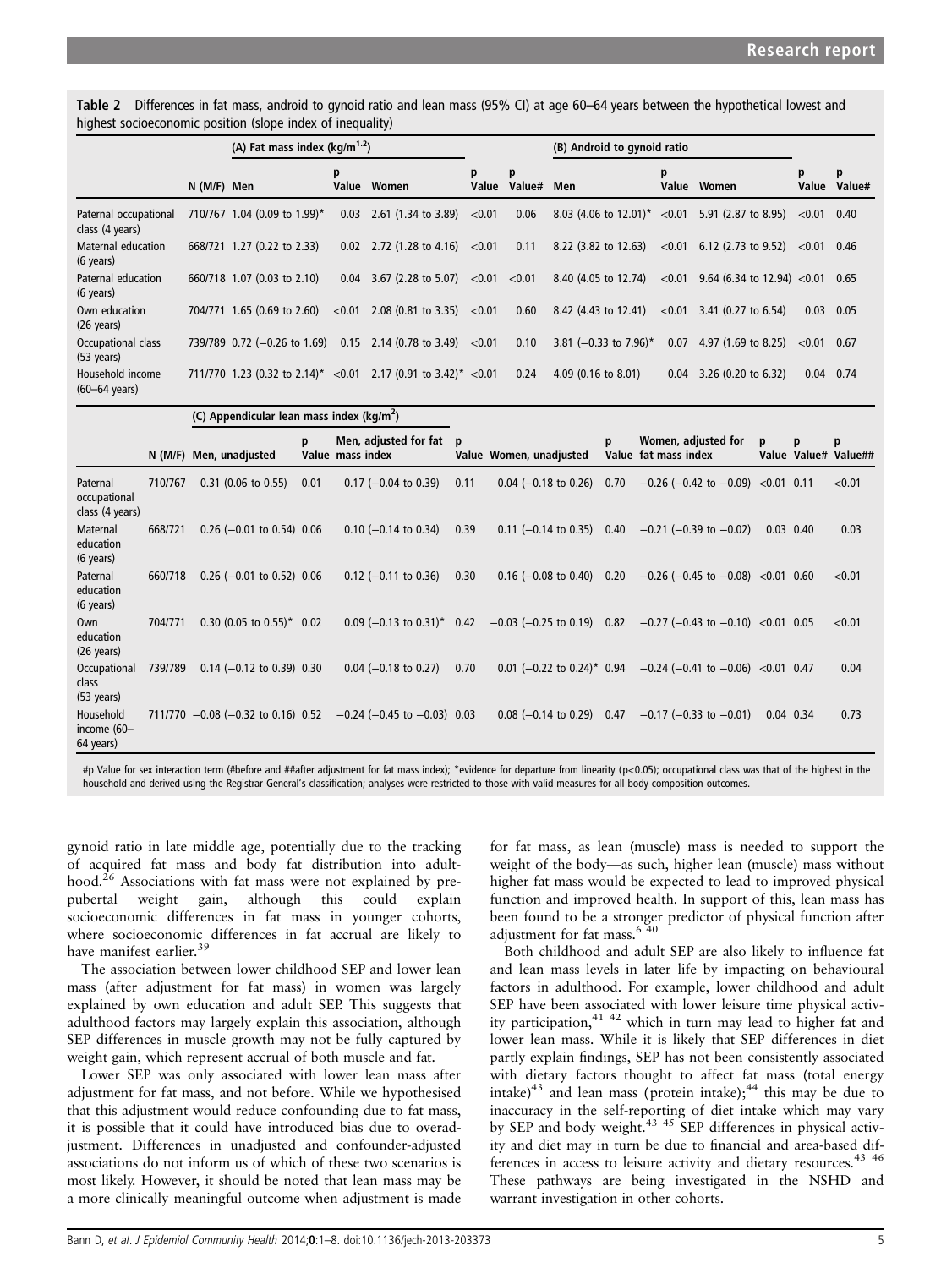| Table 3 Differences in fat mass, android to gynoid ratio and lean mass (95% CI) at age 60-64 years between the hypothetical lowest and |  |  |  |  |
|----------------------------------------------------------------------------------------------------------------------------------------|--|--|--|--|
| highest paternal educational attainment (slope index of inequality), with sequential adjustment for potential mediators                |  |  |  |  |

| Men $(n=479)$                             | <b>Fat mass index</b><br>$(kg/m^{1.2})$ | p Value | Android to gynoid<br>fat mass ratio | p Value | Appendicular lean mass index ( $kg/m2$ ),<br>adjusted for fat mass index | p Value |
|-------------------------------------------|-----------------------------------------|---------|-------------------------------------|---------|--------------------------------------------------------------------------|---------|
| 1. Paternal education (6 years)           | $0.93$ (-0.25 to 2.11)                  | 0.12    | 8.50 (3.49 to 13.52)                | < 0.001 |                                                                          |         |
| 2. Model 1+birth weight                   | $0.93$ (-0.25 to 2.12)                  | 0.12    | 8.31 (3.34 to 13.28)                | < 0.001 |                                                                          |         |
| 3. Model 1+weight gain from 0 to 7 years  | 1.13 $(-0.04 \text{ to } 2.29)$         | 0.06    | 8.30 (3.31 to 13.29)                | < 0.001 |                                                                          |         |
| 4. Model 1+weight gain from 7 to 20 years | $0.72$ (-0.39 to 1.82)                  | 0.21    | 7.87 (2.83 to 12.92)                | < 0.001 |                                                                          |         |
| 5. Model 1+0wn education and adult SEP    | $0.24$ (-1.04 to 1.51)                  | 0.72    | 5.55 (0.12 to 10.98)                | 0.05    |                                                                          |         |
| Women $(n=515)$                           |                                         |         |                                     |         |                                                                          |         |
| 1. Paternal education (6 years)           | 4.22 (2.62 to 5.82)                     | < 0.001 | 10.62 (6.69 to 14.55)               | < 0.001 | $-0.27$ (-0.49 to $-0.06$ )                                              | 0.01    |
| 2. Model 1+birth weight                   | $4.21$ (2.61 to 5.82)                   | < 0.001 | 10.52 (6.59 to 14.45)               | < 0.001 | $-0.26$ ( $-0.48$ to $-0.05$ )                                           | 0.02    |
| 3. Model 1+weight gain from 0 to 7 years  | $4.24$ $(2.64 \text{ to } 5.83)$        | < 0.001 | 10.50 (6.57 to 14.42)               | < 0.001 | $-0.24$ (-0.45 to $-0.03$ )                                              | 0.03    |
| 4. Model 1+weight gain from 7 to 20 years | 3.58 (2.06 to 5.10)                     | < 0.001 | 9.88 (5.95 to 13.80)                | < 0.001 | $-0.26$ ( $-0.47$ to $-0.05$ )                                           | 0.01    |
| 5. Model 1+own education and adult SEP    | 3.38 (1.54 to 5.23)                     | < 0.001 | 9.77 (5.29 to 14.26)                | < 0.001 | $-0.12$ ( $-0.36$ to 0.13)                                               | 0.35    |

Occupational class was that of the highest in the household and derived using the Registrar General's classification; analyses were restricted to those with valid measures for each indicator of SEP, relevant potential mediators and all body composition outcomes. Cells are blank where analyses were not included due to lack of evidence for association in univariable analyses (p>0.05). SEP, socioeconomic position.

Sex differences in associations are likely to reflect sex differences in the socioeconomic patterning of the determinants of fat and lean mass. In previous research on the NSHD, childhood SEP differences in adult BMI became stronger from 36 to 53 years in women, but remained stable in men.<sup>37</sup> This suggests that the impact of childhood SEP on behaviours which lead to gains in fat mass may be stronger in women. Due to both biological (sex) and social/cultural (gender) differences, these determinants may differ in the extent to which they influence fat mass in men and women. For example, in the NSHD physical activity was more strongly inversely associated with fat mass in women than men.<sup>46a</sup> Women of lower SEP also experience additional risk factors for fat mass accrual which men do not (eg, childbirth), which could also contribute to sex differences in associations. Inconsistent associations between SEP and lean mass in men may be due to each SEP indicator capturing exposures with conflicting effects on male lean mass levels. For example, lower adult SEP is associated with less frequent leisure time physical activity participation,  $41\frac{42}{2}$ but with more frequent weight-bearing occupational physical activity.<sup>47</sup>

Paternal education was more strongly associated with fat mass in women than other childhood SEP indicators, and additional analyses showed that only paternal education remained associated with fat mass when all childhood SEP indicators were mutually adjusted for (data available on request). In this cohort, paternal education may therefore have been more closely related to the factors that influence fat mass than either maternal education or paternal occupational class. In order to identify the extent to which this finding is contextual or generalisable and to elucidate underlying pathways, we need to examine whether the same patterns of association are found in other birth cohorts.

Associations between lower SEP and higher android to gynoid ratio were driven by the stronger associations between SEP and android than gynoid fat mass (shown in online [supplementary](http://jech.bmj.com/lookup/suppl/doi:10.1136/jech-2013-203373/-/DC1) [table](http://jech.bmj.com/lookup/suppl/doi:10.1136/jech-2013-203373/-/DC1) S3), and were not explained by adult height. While the determinants of fat distribution are not well understood, high levels of stress have been suggested as causing preferential deposition of abdominal fat,<sup>48</sup> and physical activity may lead to greater losses of abdominal compared with peripheral fat.<sup>49</sup> As such, SEP differences in stress and physical activity may partly explain these associations.

## Strengths and limitations

Strengths of this study include the use of multiple prospectively ascertained SEP indicators across life and direct measures of body composition. Regional measures were used which may be most relevant for health-related outcomes: appendicular lean mass excludes organ mass and is likely to be a more accurate measure of skeletal muscle mass than whole body lean mass, and abdominal fat distribution may influence health independently of whole body fat.<sup>50 51</sup> Unlike previous studies, fat and lean mass were adjusted for adult height and associations between SEP and lean mass were examined before and after adjustment for fat mass, an important potential confounder. Another strength is the availability of birth weight and preadulthood weight gain measures in the NSHD, potential mediators of associations between childhood SEP and adult body composition.

While more indicators of SEP were used than in previous studies, more refined measures of SEP may better capture SEP differences in body composition. For example, total household income is a relatively crude measure of disposable income as it does not account for household size, housing costs or debt payments. However, additional analyses showed similar results were obtained when household income was equivalised by household size, suggesting that this was unlikely to substantially affect the associations found.

As in all longitudinal studies, the NSHD has experienced attrition and this may have introduced bias. Previous analyses of this cohort have shown that on average participants with higher BMI and lower SEP (lower educational attainment and lower occupational class) at 53 years were less likely to attend the CRF at 60– 64 years.<sup>52</sup> This pattern of missing data is likely to have led to reduced power to detect the associations between lower SEP and higher fat mass. Among those with higher fat mass, it is possible that consequent loss to follow-up may have occurred more readily among those of lower SEP. For example, lower SEP has been associated with less favourable access to healthcare services,  $53$  such that an adverse health or disability event caused in part by higher fat mass levels may be more likely to lead to loss to follow-up in obese participants of lower compared with higher SEP. This pattern of missing data would have led to an underestimation of the magnitude of SEP differences in fat mass in the present study.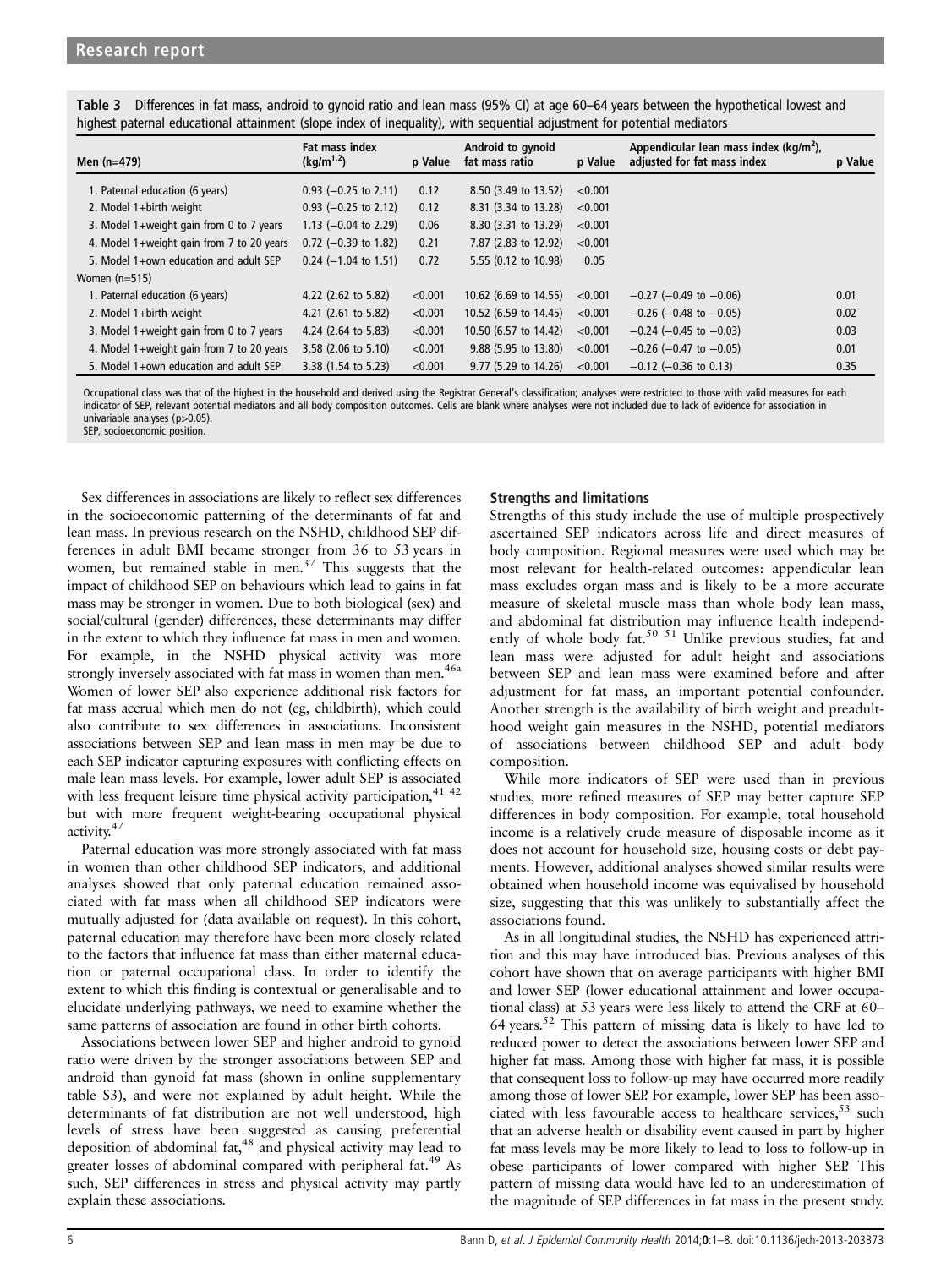Additional analyses supported this, as SEP differences in BMI were greater when additionally including participants who attended home visits at 60–64 years (see online [supplementary table](http://jech.bmj.com/lookup/suppl/doi:10.1136/jech-2013-203373/-/DC1) S4 compared with online [supplementary table](http://jech.bmj.com/lookup/suppl/doi:10.1136/jech-2013-203373/-/DC1) S5).

There were some differences in unadjusted effect estimates when analyses were restricted to those with valid data for all SEP indicators and potential mediators. However, these differences did not result in changes to the conclusions of the results obtained, enabling the investigation of important mediating factors.

## Implications

Results suggest that reducing socioeconomic inequalities across life would have beneficial effects by leading to fewer individuals in later adulthood with higher fat mass, higher android to gynoid ratio and lower lean mass (for a given amount of fat mass). Reducing inequalities in childhood may be particularly beneficial by affecting both early life determinants of adult body composition and adult SEP.

Previous studies using BMI are likely to have underestimated SEP differences in fat mass if, as found in this study, lower SEP is consistently associated with higher fat but not higher lean mass. For example, when expressed as a percentage difference, the mean difference in fat mass index comparing the lowest with the highest paternal occupational class at 4 years (from SII) was 8.6% in men and 16.1% in women; as expected, the magnitude of these associations was weaker when BMI was used as the outcome—a 6.3% difference in BMI in men and 9% difference in women (see online [supplementary table](http://jech.bmj.com/lookup/suppl/doi:10.1136/jech-2013-203373/-/DC1) S4). Similarly, the magnitude of associations with waist to hip ratio was weaker than those using android to gynoid ratio (see online [supplementary table](http://jech.bmj.com/lookup/suppl/doi:10.1136/jech-2013-203373/-/DC1) S4).

The SEP differences in fat and lean mass found in this cohort may differ from those in younger and older birth cohorts. While participants from the 1958 British birth cohort study had higher BMI on average at 43–45 years than those in the NSHD (born 1946), $54$  further cross-cohort comparisons are required to examine cohort differences in the socioeconomic patterning of fat and lean mass, as well as the determinants of these socioeconomic differences.

## CONCLUSIONS

In both sexes, lower SEP across life was associated with higher fat mass and higher android to gynoid ratio in early old age. After adjustment for fat mass, lower SEP across life in women and lower contemporaneous household income in men were associated with lower lean mass. Associations between childhood SEP and body composition outcomes were partly explained by preadulthood weight gain and adult SEP.

## What is already known on this subject

- ▸ In developed nations, lower socioeconomic position (SEP) in childhood and adulthood have been associated with higher adult body mass index. These associations are more consistent in women than men.
- $\blacktriangleright$  Few studies have examined associations with direct measures of fat and lean mass which body mass index does not distinguish. Fat and lean mass are likely to have independent roles in health and physical functioning.

#### What this study adds

- ▶ In a British birth cohort study, lower SEP across life was associated with direct measures of higher fat mass and abdominal fat distribution in both sexes at 60–64 years. The relative SEP disparities in fat mass were larger when using direct measures of fat mass compared with anthropometric measures (body mass index and waist to hip ratio). After adjustment for fat mass, lower SEP across life was associated with lower lean mass in women but not men.
- Associations between childhood SEP and these outcomes were partly explained by preadulthood weight gain and adult SEP.
- ▸ Reducing socioeconomic inequalities across life, and particularly in childhood, may have beneficial effects by leading to fewer individuals in later adulthood with higher fat mass, higher abdominal fat distribution and lower lean mass (for a given amount of fat mass).

Acknowledgements The authors are grateful to NSHD study members who took part in this latest data collection for their continuing support. We thank members of the NSHD scientific and data collection team at the following centres: MRC Unit for LHA, MRC Lifecourse Epidemiology Unit, Southampton; MRC Human Nutrition Research, Cambridge; Wellcome Trust (WT) Clinical Research Facility (CRF) Manchester and the Department of Clinical Radiology at the Central Manchester University Hospitals NHS Foundation Trust; WTCRF and Medical Physics at the Western General Hospital in Edinburgh; WTCRF and the Department of Nuclear Medicine at University Hospital Birmingham; WTCRF and the Department of Nuclear Medicine at University College London Hospital; CRF and the Department of Medical Physics at the University Hospital of Wales; CRF and Twin Research Unit at St Thomas' Hospital London. We also thank members of the NSHD bone and muscle project management group (including Ann Prentice, Avan Aihie Sayer, Kate Ward and Cyrus Cooper).

Contributors DB, DK and RC conceived and designed the study and developed the study objectives. DB conducted all analyses and drafted the manuscript. RC, DK and AKW contributed to the analytic strategy and revisions to the manuscript; all authors contributed to the interpretation of data, reviewed the manuscript and approved the final version. JA and DK were responsible for the acquisition of data and quality assurance.

Funding This work was supported by the Medical Research Council (grant number MC\_UU\_12019/4).

#### Competing interests None.

Ethics approval The study received Multi-Centre Research Ethics Committee approval.

Provenance and peer review Not commissioned; externally peer reviewed.

Data sharing statement Bona fide researchers can apply to access the NSHD data via a standard application procedure (further details available at: [http://www.](http://www.nshd.mrc.ac.uk/data.aspx) [nshd.mrc.ac.uk/data.aspx](http://www.nshd.mrc.ac.uk/data.aspx)).

Open Access This is an Open Access article distributed in accordance with the terms of the Creative Commons Attribution (CC BY 3.0) license, which permits others to distribute, remix, adapt and build upon this work, for commercial use, provided the original work is properly cited. See: [http://creativecommons.org/licenses/](http://creativecommons.org/licenses/by/3.0/) [by/3.0/](http://creativecommons.org/licenses/by/3.0/)

#### REFERENCES

- McLaren L. Socioeconomic status and obesity. Epidemiol Rev 2007;29:29-48.
- 2 Senese LC, Almeida ND, Fath AK, et al. Associations between childhood socioeconomic position and adulthood obesity. Epidemiol Rev 2009;31:21-51. 3 Strand B, Cooper R, Hardy R, et al. Lifelong socioeconomic position and physical
- performance in midlife: results from the British 1946 birth cohort. Eur J Epidemiol 2011;26:475–83.
- 4 The Marmot Review Team. Fair Society, Healthy Lives: the strategic review of health inequalities in England, post 2010. The Marmot Review, 2010.
- Wolfe RR. The underappreciated role of muscle in health and disease. Am J Clin Nutr 2006;84:475–82.